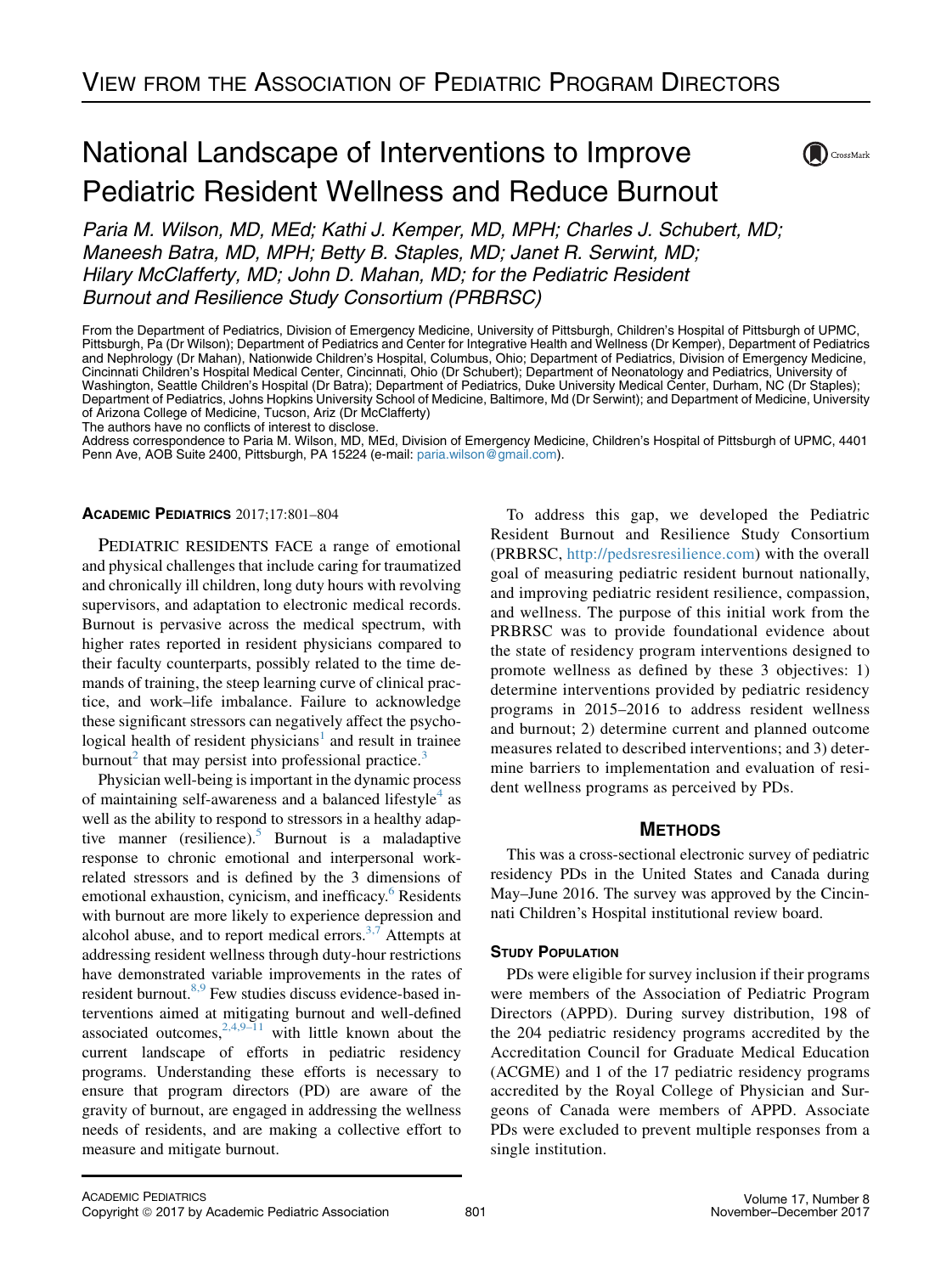## SURVEY INSTRUMENT

The survey was developed by consensus on the basis of prior research and experiences of the PRBRSC Steering Committee.<sup>12</sup> The survey consisted of 7 multiple choice demographic questions including location and size of residency program (designated as small  $\langle 30, \text{ medium } 31 \text{ to } 60, \text{ and }$ large >60 residents), hospital affiliation, presence of specialized residency tracks, $^{13}$  gender and ethnicity of residents, and presence of underrepresented minorities as defined by the 2003 Association of American Medical Colleges.<sup>14</sup>

The instrument also included multiple response questions of predefined wellness activities and assessed outcome measures during the 2015–2016 academic year as well as planned outcome measures for the 2016–2017 academic year, including an option for open-ended responses to these questions. On the basis of prior research, wellness interventions were dichotomized into 2 categories, active and passive.<sup>15</sup> Active interventions were defined as access to counselors or social workers, debriefings, didactic sessions on wellness, faculty mentoring programs, formal training on communication or reflection, mind–body skills training, and small-group discussions. Passive interventions were defined as organized social events, retreats, access to exercise equipment, town hall sessions, food delivery services, and housecleaning services. Summary measures for PD responses to active versus passive interventions reflected the presence of any of the above measures. Satisfaction with the effectiveness of current interventions was assessed using an 11-point Likert scale, with  $0 = Not$  at all satisfied and  $10 = Very$  satisfied.

The 19-item survey instrument was created using REDCap and distributed electronically during May–June 2016 with twice-a-month survey completion reminders. The survey was pilot tested by 33 programs who were members of the PRBRSC and was modified before submission to the APPD research task force, which approved the survey and distributed it to member PDs.

#### **ANALYSIS**

Descriptive statistics were calculated for categorical variables. Pearson's chi-square test (or Fisher's exact test when cell sizes were less than 5) was used to examine categorical differences between program size and presence of interventions. Analysis of variance was used to examine ordinal variables. Data were analyzed by SPSS 19.0.0 (IBM SPSS, Chicago, Ill), and  $P < .05$  was considered statistically significant.

# **RESULTS**

Responses were received from 101 (51%) of 199 PDs. Training programs represented all geographic regions of the United States, with 70% being university based, 23% university affiliated, and 7% community based or military affiliated. Nineteen percent of programs were small, 45% medium, and 36% large.

Program activities during the 2015–2016 academic year aimed at reducing burnout and improving wellness included a range of active and passive interventions, most commonly organized social events (91%), access to mental health specialists (90%), and retreats (72%). Larger programs were more likely to offer town hall sessions, mind–body skills training, didactic sessions on wellness and burnout, and debriefings than small- or medium-size programs  $(P < .01)$  (Table 1).

Less than half of PDs reported formal assessment of trainee wellness and burnout outcome measures in 2015– 2016, with 36% of programs having measured burnout and 6% resilience. There was a marked increase in the number of evaluations planned in all categories for the 2016–2017 academic year, with a 2-fold increase in programs planning to measure burnout and a nearly 10-fold increase in planned measurement of resilience ([Table 2\)](#page-2-0). Of the 32 PDs who responded to satisfaction with the

#### Table 1. Programatic Interventions Available in 2015–2016

| Characteristic                                               | Small Program,<br>$n$ (%) ( $n = 19$ ) | Medium Program,<br>$n$ (%) ( $n = 45$ ) | Large Program,<br>$n$ (%) ( $n = 37$ ) | All Programs,<br>$n$ (%) ( $n = 101$ ) | P      |
|--------------------------------------------------------------|----------------------------------------|-----------------------------------------|----------------------------------------|----------------------------------------|--------|
| Active                                                       | 18 (95)                                | 44 (98)                                 | 37 (100)                               | 99 (98)                                | .4     |
| Access to mental health specialists                          | 16 (84)                                | 40 (89)                                 | 35(95)                                 | 91 (90)                                | .44    |
| Didactic sessions                                            | 10(53)                                 | 26 (58)                                 | 32 (86)                                | 68 (67)                                | < 0.01 |
| Debriefing                                                   | 5(26)                                  | 28 (62)                                 | 28 (76)                                | 61 (60)                                | < 0.01 |
| Mind-body skills training                                    | 5(26)                                  | 19 (42)                                 | 25 (68)                                | 49 (49)                                | < 0.01 |
| Formal training on communication                             | 8(42)                                  | 15 (33)                                 | 20(54)                                 | 43 (43)                                | .17    |
| Faculty mentoring program on personal health<br>and wellness | 6(32)                                  | 8(18)                                   | 9(24)                                  | 23(23)                                 | .47    |
| Small-group training                                         | 3(16)                                  | 10(22)                                  | 10(27)                                 | 23(23)                                 | .63    |
| Formal training on reflection                                | 4(21)                                  | 6(13)                                   | 6(16)                                  | 16 (16)                                | .74    |
| Passive                                                      | 17 (89)                                | 43 (96)                                 | 37 (100)                               | 97 (96)                                | .15    |
| Organized social events                                      | 16 (84)                                | 40 (89)                                 | 36 (97)                                | 92(91)                                 | .21    |
| Retreats                                                     | 13 (68)                                | 33(73)                                  | 27 (73)                                | 73 (72)                                | .9     |
| Access to exercise equipment                                 | 9(47)                                  | 25(56)                                  | 24 (65)                                | 58 (57)                                | .43    |
| Town hall sessions                                           | 2(11)                                  | 9(20)                                   | 19 (51)                                | 30(30)                                 | < 0.01 |
| Food delivery services                                       | $\Omega$                               | 0                                       | (3)                                    | 1(1)                                   | .42    |
| No intervention                                              | (5)                                    | (2)                                     | 0                                      | 2(2)                                   |        |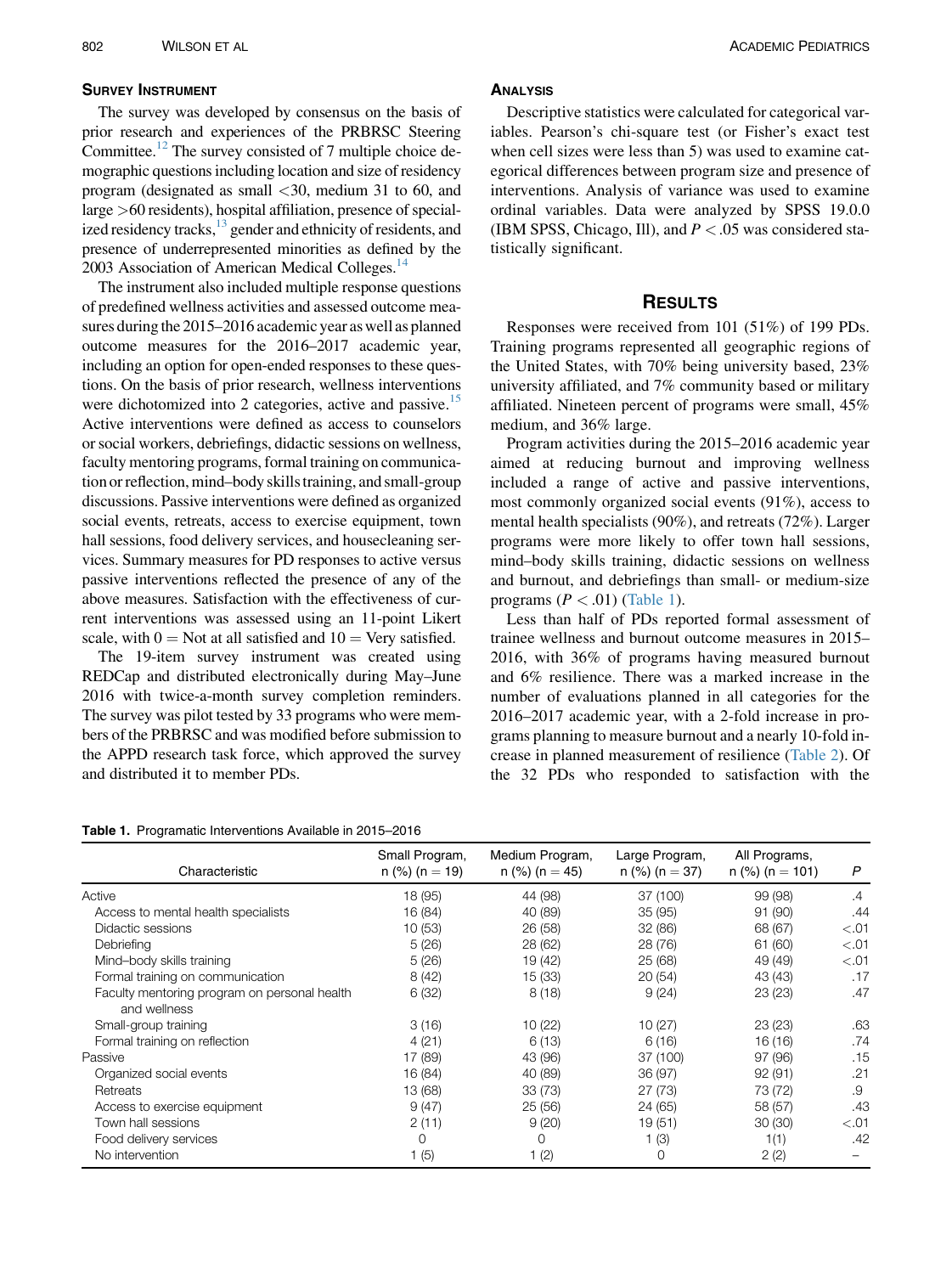<span id="page-2-0"></span>Table 2. Number of Wellness/Burnout Reduction Outcomes Measured ( $n = 101$ )

| Measure         | 2015-2016 | 2016–2017 (Planned) |
|-----------------|-----------|---------------------|
| <b>Burnout</b>  | 36        | 73                  |
| Resilience      | 6         | 58                  |
| Mindfulness     | 2         | 58                  |
| Sleep           | 6         | 47                  |
| Empathy         |           | 29                  |
| Self-compassion | 4         | 17                  |
| Spirituality    |           | 8                   |
| None            | 61        |                     |
|                 |           |                     |

effectiveness of current activities, the mean level of satisfaction was rated at an intermediate level of 5.5 (range 3–9), with only 8 PDs responding to this question, stating that they were highly satisfied  $(\geq 8)$  with their current activities.

Most PDs (82%) reported one or more barriers to providing wellness activities, including inadequate time (82%), faculty expertise/availability (68%), money (64%), lack of resident interest (30%), and space (17%), with no significant differences by program size.

#### **DISCUSSION**

Despite increasing awareness of the impact of resident burnout on wellness and resilience, to our knowledge, this is the first national study describing pediatric residency program efforts to monitor and address resident burnout. We demonstrated that availability of wellness activities was rarely associated with program size and that only a minority of programs measured the effectiveness of the interventions they provided for pediatric trainees. Predictably, time, money, and lack of expertise posed significant barriers to implementing and evaluating wellness programs.

Among the many competing priorities residents face during training, wellness appears to be integral to self-care and delivery of effective patient care.<sup>3</sup> Despite the serious personal and professional consequences of burnout, there has been a paucity of randomized interventional research addressing burnout. A systematic review of burnout interventions revealed resident assistance programs, workshops, self-care interventions, didactic sessions, and stressmanagement/coping training as the most commonly cited in-terventions.<sup>[11](#page-3-0)</sup> Efficacy of interventions in reducing burnout has been demonstrated with clinically meaningful reduction in burnout from individual-focused interventions such as facilitated small-group curricula, $16$  stress management and self-care training, and communication skills training,  $11$ but effects may be more meaningful for practicing rather than resident physicians.<sup>9</sup> Our study revealed that only 23% of PDs reported small-group training, and less than half reported formal training on communication skills. Social events and retreats were some of the most commonly reported interventions. While evidence does support the ability of retreats to help develop leadership skills and resilience, $\frac{1}{x}$ the content, design, implementation, and focus of retreats are not consistent across residency programs and may not uniformly aim to address well-being. Narrative medicine may serve as a means of bridging the divide between physicians

and patients, but in our study, only 16% of programs reported formal training on reflection. Ninety percent of programs provided access to mental health services, which is a reassuring organizational initiative, given the frequency of the concomitant presence of burnout and depression in trainees. $1,3$  Our results indicate that an increase in the availability of evidence-based interventions is necessary to help mitigate resident physician burnout.

PDs in our study planned to increase multiple trainee wellness outcome measurements. Formal measurement of burnout in trainees was the most commonly reported outcome measure in the 2015–2016 academic year, affirming PD acknowledgement of the importance of understanding burnout in their residents. The most notable plans, endorsed by 55% of PDs, were to assess mindfulness in order to capitalize on the recognition of the impact of mind-fulness in the well-being of medical professionals.<sup>[18,19](#page-3-0)</sup> Although the ACGME mandates that programs educate trainees to recognize the signs of fatigue and sleep deprivation, $20$  only 6 programs reported measuring outcomes related to sleep in 2015–2016, with 47 programs planning to assess these measures the following academic year. Monitoring for fatigue is relevant because sleep deprivation has been associated with development of mood disorders.<sup>[21](#page-3-0)</sup> PDs in our study reported time and faculty expertise as barriers to addressing and monitoring resident wellness, which is consistent with prior research. $^{22}$  $^{22}$  $^{22}$ Institutional investments in faculty development through retreats and use of online wellness curricula are needed to not only model wellness behavior for residents but also to improve the sustainability of current resident wellness initiatives[.10,23](#page-3-0)

Acknowledgment of burnout from the American Acad-emy of Pediatrics<sup>[3](#page-3-0)</sup> has led to curricular development such as the Pediatric Integrative Medicine in Residency program, $^{24}$  $^{24}$  $^{24}$  which uses a combination of online and onsite experiential instruction on resident self-care, burnout, and mindfulness in medicine and the Resilience in the Face of Grief and Loss Curriculum.<sup>[25](#page-3-0)</sup> Online training in mindfulness, such as the Ohio State University's online Mind–Body Skills Training course for health professionals, has demonstrated immediate improvement in mindfulness in trainees. $18,19$  These efforts offer promise that organized educational methods can effectively address the pitfalls of burnout and advocate for healthy habits in future trainees.

Structured resident wellness programs should educate about the pitfalls of burnout while fostering mindfulness and self-care and develop interventions based on input from key stakeholders.<sup>[2,4,10](#page-3-0)</sup> Reporting of stressors can be encouraged by developing confidential environments where resident burnout surveillance can be monitored.<sup>[15](#page-3-0)</sup> Burnout is a systemic issue requiring deliberate, sustained, and comprehensive efforts to mitigate its effects; leadership and sustained attention from the highest level of an organization are key to making progress. $10,11$ 

This study has several limitations, including its crosssectional design, which precludes determination of the direction and causality of relationships. This survey is not a